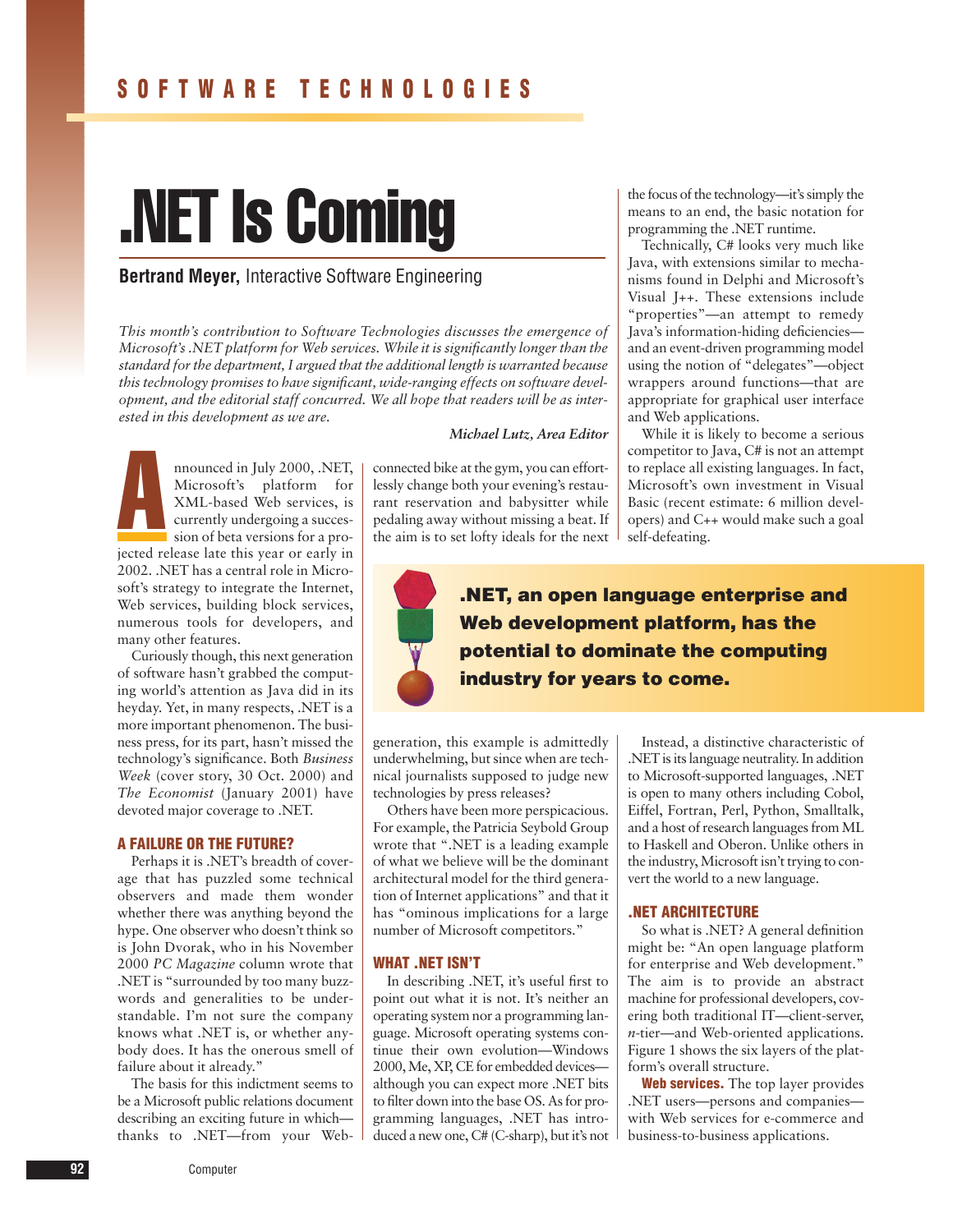**Frameworks and libraries.** A set of frameworks and libraries provides the most immediately attractive aspect for developers. These include ASP.NET, active server pages for developing smart Web sites and services; ADO.NET, an XMLbased improvement to ActiveX Data Objects, for databases and object-relational processing; and Windows Forms for graphics. Altogether, .NET contains thousands of reusable components.

**Interchange standards.** XML-based interchange standards serve as a platform-independent means of exchanging objects. The most important are SOAP (simple object access protocol), an increasingly popular way to encode objects, and WSDL (Web Services Description Language).

**Development environment.** The new Visual Studio.Net provides the tool of most direct use to developers: A common software development environment offering facilities for development, compilation, browsing, and debugging shared by many languages. This environment, an outgrowth of Visual Studio extended with an application programming interface, not only supports Microsoft-implemented languages such as Visual C++, Visual Basic, and C# but also allows third-party vendors to plug in tools and compilers for other languages.

**Component model.** Before .NET there were already three major contenders for leadership in the field of models and standards for component-based development: Corba from the Object Management Group, J2EE from Sun, and Microsoft's COM. .NET brings in one more model, based on object-oriented ideas: With .NET you can build "assemblies," each consisting of a number of classes with well-defined interfaces. The model is quite different from COM, although it provides a transition path; its major attractions are its simplicity and the absence of an IDL (Interface Description Language).

**Object model.** The object model provides the conceptual basis on which everything else rests, in particular, .NET's OO type system. The common language specification defines restrictions ensuring language operability.

**Common language runtime.** The common language runtime provides the basic



*Figure 1. Elements of the .NET architecture. Microsoft's Web development platform consists of six layers from the user-visible Web services to the internal object model and common language runtime.*

set of mechanisms for executing .NET programs regardless of their language of origin: translation to machine code (judiciously incremental translation, or "jitting"), loading, security mechanisms, memory management (including garbage collection), version control, and interfacing with non-.NET code.

.NET provides these capabilities over a broad spectrum of hardware and software platforms, ranging from very highend servers and Web farms to PCs, phones, PDAs, other wireless devices, and Internet appliances.

#### **.NET BENEFITS**

Users and developers can expect numerous benefits from the spread of .NET. For many, the most impressive component will be the ASP.NET framework. ASP.NET is not an incremental update of the ASP (active server pages) technology available on Windows. It is a new development that provides tools for building smart Web sites with extensive associated programming facilities. An ASP.NET demo at http://dotnet.eiffel. com, Interactive Software Engineering's Web site devoted to Eiffel under .NET, illustrates some of the framework's most attractive aspects.

• ASP.NET's Web controls provide a user interface similar to what is possible in today's non-Web GUI environments and far beyond what HTML offers as a default. From drag and drop to input validation, Web controls facilitate building Web pages that look like a modern non-Web GUI.

- The Web controls, handled by default on the server side, yield browser-dependent rendering—output that is automatically tailored to the browser. Some operations can be processed on the client side—for example, if the Web site visitor is using a recent version of Internet Explorer or the browser supports dynamic HTML or JavaScript. In the default case, the server handles the interaction and renders everything as plain HTML.
- ASP.NET accomplishes one of the most delicate aspects of Web request processing: maintaining a client's state. HTTP is a stateless protocol, but any realistic Web interface—a shopping basket, for example—must retain client information from one page display to the next. ASP.NET maintains session state without storing client information on the server, thereby freeing developers from using cumbersome manual techniques such as URL encoding, hidden fields, and cookies. It can accomplish this both on a single server and across Web farms.
- Through its connection to ADO. NET, which handles database connections, ASP.NET enables setting up part of a Web page to reflect the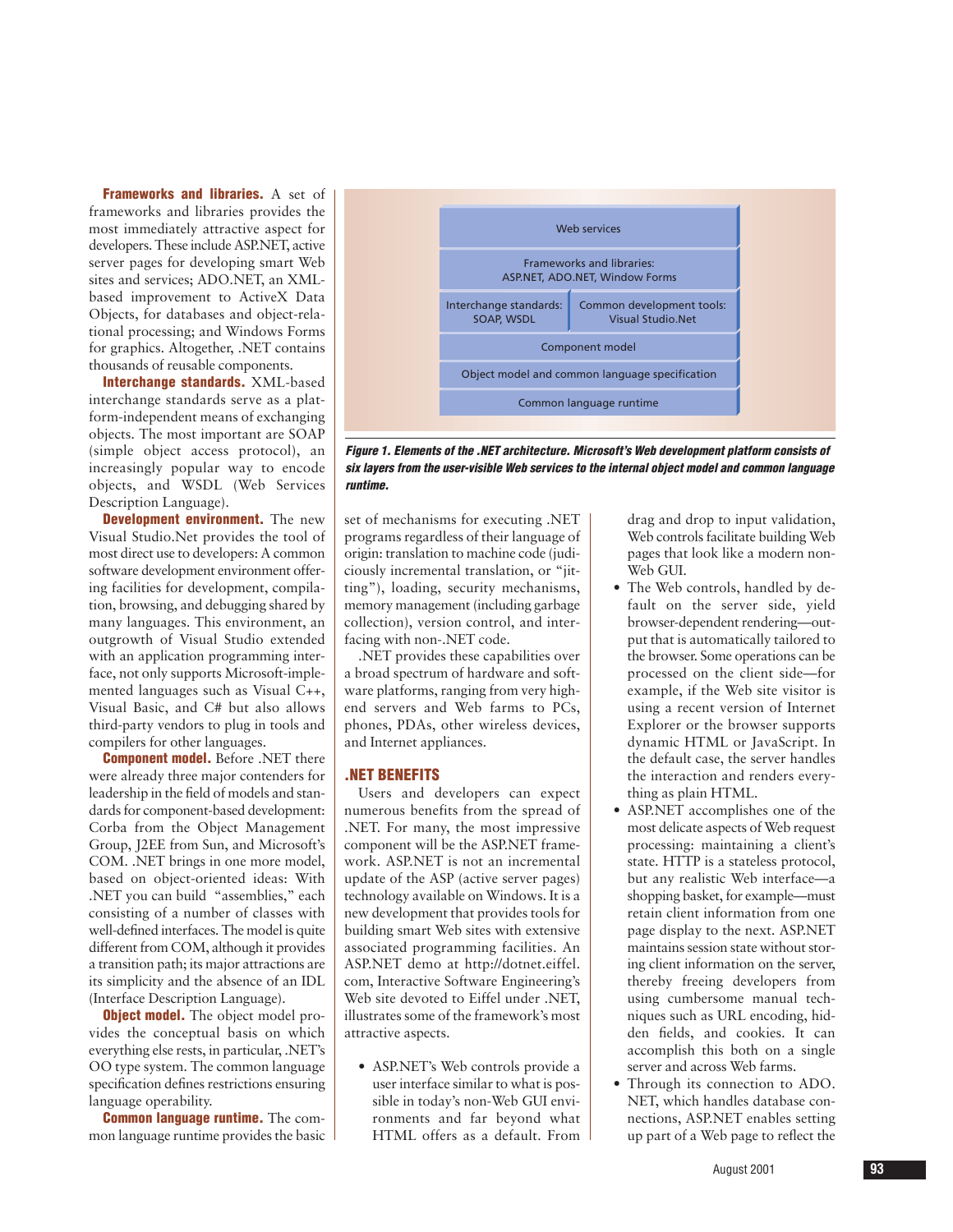contents of a database table directly, without manual intervention. Anyone who has tried to code HTML tables displaying database contents will appreciate this feature.

• Because ASP.NET is directly tied to the .NET object model, compilers, and runtime mechanisms, the code associated with a Web page can be part of an application, however complex, benefiting from mechanisms such as security, versioning, and jitting, from the efficiency of .NET's compiled approach, and from any .NET-supported languages. .NET's versioning facilities allow on-the-fly updates: Just replace a page with its new version, and it will be automatically compiled the next time around, without the need to stop and restart the server.

# **Closing the gap**

Perhaps ASP.NET's greatest contribution is that it removes the distinction between IT—traditional software development—and Web development. Webenabling an existing application can be a major effort, and so can equipping a Web page, beyond pretty pictures, with advanced processing. ASP.NET and .NET in general have the potential for merging these two disciplines.

Traditionally, companies have developed software. In recent years, they have produced Web sites, initially little more than marketing brochures, but gradually acquiring more processing elements— CGI scripts, ASP, JavaScript, and so on. Often, these sites are developed in an ad hoc fashion that does not benefit from the traditional IT experience on the other side of the house. With .NET, a Web page is a program, and a program can easily become a Web page.

As a bonus, it's easy to turn a Web interface into a traditional non-Web Windows client GUI. Visitors to the ASP.NET demo at http://dotnet.eiffel.com can download the source code to see how to do this.

# **WEB SERVICES**

.NET offers mechanisms that make a Web page useful as both a human interface and an application program interface. Because an ASP.NET page is tied to a set of .NET assemblies (program elements), it is already an API. You can use a standard API to receive stock quotes or news updates, schedule a meeting based on your colleagues' Web calendars, or streamline your company's purchasing process.

Through its "Hailstorm" initiative, Microsoft is giving a major push to its "Passport" technology, already built-in in Windows XP, enabling computer users to define a personal profile, make it available as a set of Web services, and specify who can use what parts of it. The aim is to bring major simplifications to the many interactions we pursue with many different companies.

# **ASP.NET removes the distinction between traditional software development and Web development.**

Microsoft, IBM, and other companies developed the SOAP XML-based format, which exports .NET objects to the world at large. Microsoft and IBM are also developing the Web Services Description Language as a new standard for Web services. Sun recently endorsed both SOAP on which the company had previously sent mixed signals—and WSDL. Although many questions remain about this evolving aspect of .NET technology, there is a growing prospect of achieving true standards, which would provide some of the Internet's biggest potential benefits.

# **SECURITY**

Microsoft's .NET marketing emphasizes the Web services part of the technology. But there is far more to .NET, in particular a set of mechanisms intended for software developers rather than users.

.NET's security policy—a benefit to both users and developers—is a systematic attempt to shed the image of Windows as having a poor security record. It combines four major techniques:

• *Type verification.* When the site administrator turns verification on, all .NET code is subject to verification that it obeys the object model's type system rules. For example, if you assign an expression to a variable, the types must conform as determined by the inheritance hierarchy. This precludes objects pretending to be something other than what they are and rules out a whole class of security violations.

- *Origin verification.* Any .NET assembly can and usually should be signed using 128-bit public key cryptography, which prevents impersonating another software source.
- *A fine-grained permission mechanism.* Each assembly can specify the exact permissions that it requires its callers to have: file read, file read and write, DNS access, and others, including new programmer-defined permissions. In addition, the "stack walk" mechanism ensures that if you require a permission, you enforce it not only on direct callers but also on their direct or indirect callers—so that if A doesn't have permission to call C, it can't circumvent this restriction by calling B, who does have the permission.
- *A notion of "principal."* Software elements can assume various roles during their lifetime, with each role giving access to specific security levels. This notion also includes both predefined variants and programmer-definable ones.

# **VERSIONING**

For developers, rather than end users —although they will indirectly benefit— .NET provides a simple but strong mechanism that lets applications specify precisely what versions they can accept for the modules they use.

Thus far, Windows has offered two extreme, unsatisfactory versioning policies. With dynamic link libraries (DLLs), any version can, in principle, replace any other. This leads to subtle incompatibilities and "DLL hell": An application installs a new DLL version that replaces the previous one, with the sudden and mysterious side effect that some other application doesn't work any more. The other extreme is COM, which avoids this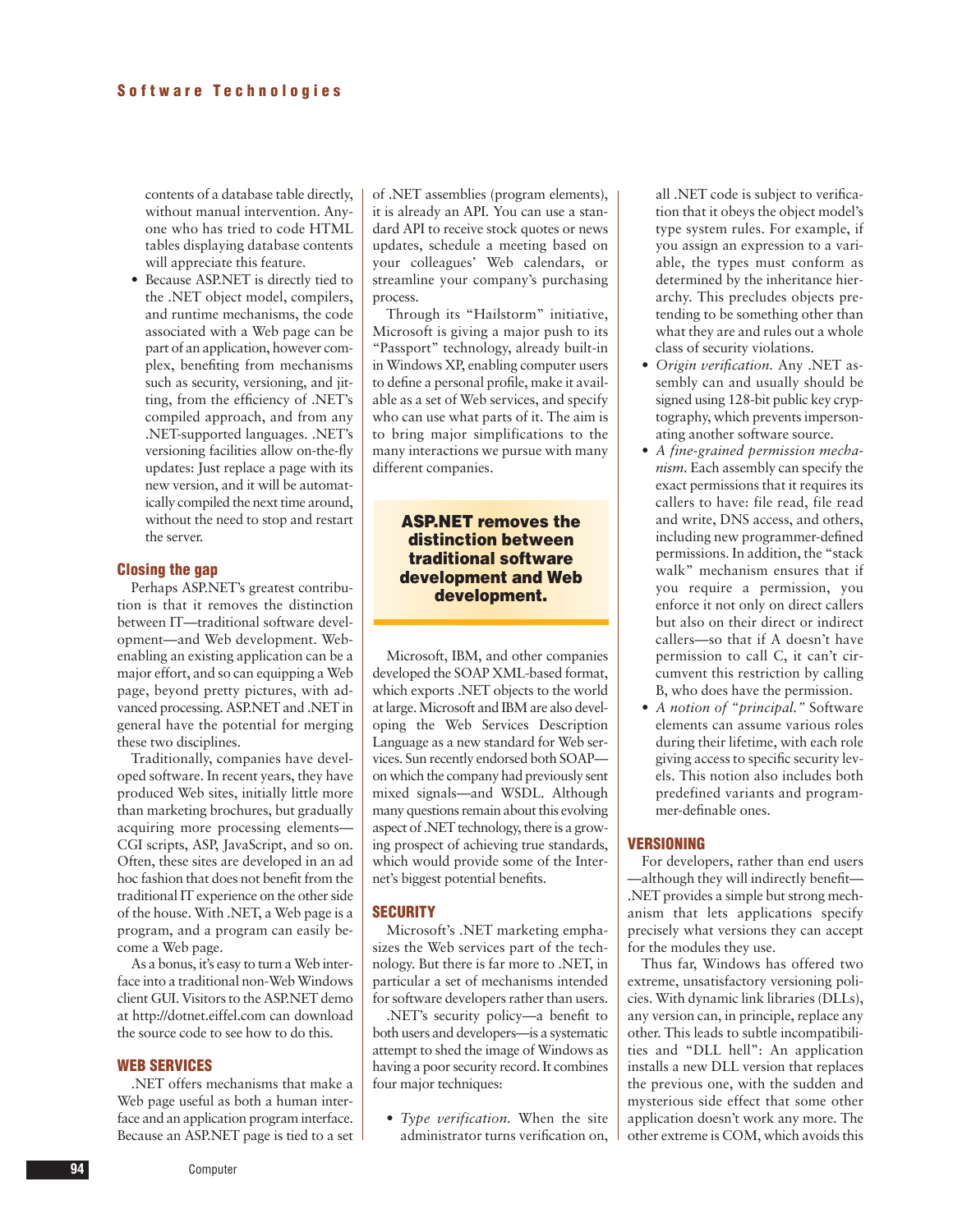situation, but at the expense of considering any update as a new, incompatible version, which is not flexible enough.

The .NET versioning model defines a standard version numbering policy and lets you specify what is acceptable for the assembly you need: a specific version number ("I want 4.5.2.1 and nothing else will do"), a certain range of versions ("4.5.whatever.whatever"), or the last one that worked. This should satisfy the basic versioning needs of many applications.

# **COMPONENT MODEL**

.NET also offers developers a new component model directly based on OO concepts. By removing the distinction between a program element and a software component, it provides significant benefits over technologies such as Corba and COM. Because an assembly provides a well-defined set of interfaces, other assemblies can use it directly.

To turn a software element into a reusable component, Corba and COM require writing an interface description in a special IDL. .NET gets rid of IDL: You can use a .NET assembly directly as a component without any further wrapping because it is already equipped with the necessary information.

The .NET component model is considerably simpler than COM, the previous standard for component-based development on Microsoft platforms. It does away not only with IDL but much of COM's historical baggage, from the HRESULT special type to low-level operations that keep track of references such as AddRef and Release, replacing it with garbage collection. Developers will appreciate this departure from COM, although in the short term the two models must coexist; COM Interop, an interoperability mechanism, should ease the transition.

#### **SELF-DOCUMENTING COMPONENTS**

The trick in removing IDL is to use interface information that is already present in the source code, at least in an OO language, where the program text contains the list of classes in an assembly; the list of each class's features (routines/ methods and attributes/field); and essential information for each feature name,



*Figure 2. Examining an assembly originating in an Eiffel application with ILDASM, a graphical tool that analyzes metadata.*

number and types of arguments, whether it's a procedure or a function, and type of result, if any.

Compilers for .NET-supported languages retain this information as metadata—the idea of producing selfdocumenting components—in the generated code. Metadata is not limited to predefined information. You can use custom attributes to specify essentially any information for inclusion in the metadata and keep it with the component after compilation.

Metadata is accessible in many ways. ILDASM (intermediate language disassembler) is a graphical tool that lets you visually examine an assembly's interface to obtain information from the metadata. Figure 2 shows an ILDASM screen for an assembly originating in an Eiffel application. In addition, any program can access the metadata via the Reflection library. Because the metadata is also available in XML format, any application, whether it is part of .NET or not, can obtain information about components.

One example of a metadata application is our "contract wizard," which programmers can use to equip assemblies compiled from languages other than Eiffel with Eiffel-like contracts. The programmer uses the wizard to explore the classes and their features, interactively deciding to add contract elements—preconditions, postconditions, class invariants. The wizard uses this input to generate a proxy assembly that implements the contracts and call the noncontracted original component. It is not clear how we could have produced such a tool without metadata.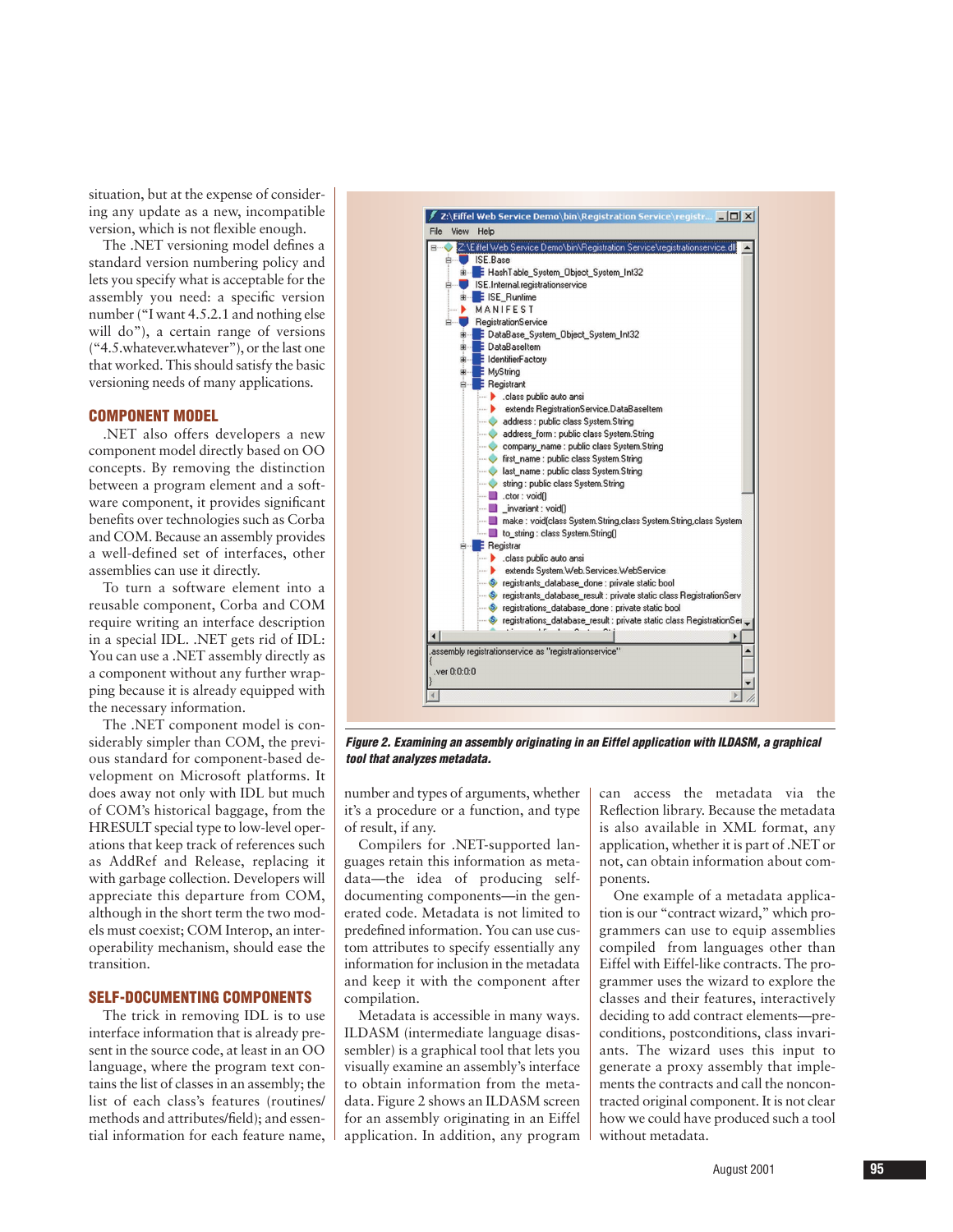

*Figure 3. The .NET program execution model. The language compiler produces MSIIL code that is translated further to native code.*

## **LANGUAGE INTEROPERABILITY**

Many companies have a significant software investment in different programming languages. .NET's language interoperability is intended to avoid losing that investment. The level of interoperability goes beyond what has been available in previous efforts. For example, modules written in different languages can both call each other and—in the case of classes—inherit from each other, across languages. Debugging sessions in Visual Studio.Net easily cross language borders. This ability to mix languages without incurring costs for special wrappers or IDL makes it possible for developers to choose the best language for each part of an application, based on the expectation that it will smoothly and automatically interface with the other parts.

#### **The object model**

The object model and the common language specification (CLS) are the basis of .NET's language interoperability. The object model is a set of concepts—similar to an OO language, but without the syntax or anything governing the program's external appearance and presentation—that defines the type system: what is a class, what is an object, how classes can inherit from one another, and so on.

**Shortcomings.** Some of its choices, obviously influenced by Java, are regrettable. In particular, there is a clear-cut distinction between classes—fully implemented abstractions—and interfaces, which are specified only, with no actual routines or attributes. Some of object technology's major benefits come from the ability to cover the full spectrum from abstract specification and design to the most detailed and technical aspects of implementation through a single notion of class, used as abstractly or concretely as needed at any particular stage.

Also Java-like is the restriction of multiple inheritance to interfaces. The model currently does not support *genericity,* or type-parameterized classes, but there are plans to include a generic mechanism in a later release.

The .NET object model provides a coherent set of base concepts, based on a strongly typed OO policy. All language compilers generate an intermediate code, MSIL (Microsoft Intermediate Language), a machine language for an abstract stack-oriented, OO machine that knows about objects, inheritance, methods, dynamic binding, and other OO concepts. When a compiler generates MSIL and associated metadata, it produces a .NET assembly that can potentially interact with any other assembly.

#### **Interface rules**

Language interoperability comes at a price: the CLS compatibility constraints. Fortunately, those constraints only affect the modules that need to interact with other languages, typically a small subset. All other modules, within a particular language, need not concern themselves with the CLS.

CLS compliance comes at three levels:

- *Supplier* (oddly called "framework"): Others can consume what you produce.
- *Consumer:* Your modules can be clients of others' producer-compliant modules.
- *Extender:* Your classes can inherit from classes in other languages.

Typically, a .NET language compiler provides the option of flagging each module as compliant or noncompliant at the desired level.

#### **EXECUTION MODEL**

.NET's common language runtime provides a basic execution schema, shown in Figure 3. The language compiler produces MSIL code, which is not interpreted but is translated again, or jitted, to native code. Thus, the target platform will execute only native code.

#### **Jitting**

With the default jitter, individual routines are jitted on demand, as required by the execution, and then kept in their jitted form. With EconoJit, a variant intended for small-memory-footprint devices, you can specify a maximum amount of space and apply a caching policy to remove a jitted routine and make room for a new one. Another option is PreJit, which will perform the translation once for the entire application.

#### **Managed code**

Code meant for execution by the .NET runtime is known as "managed"—it benefits from all the runtime's